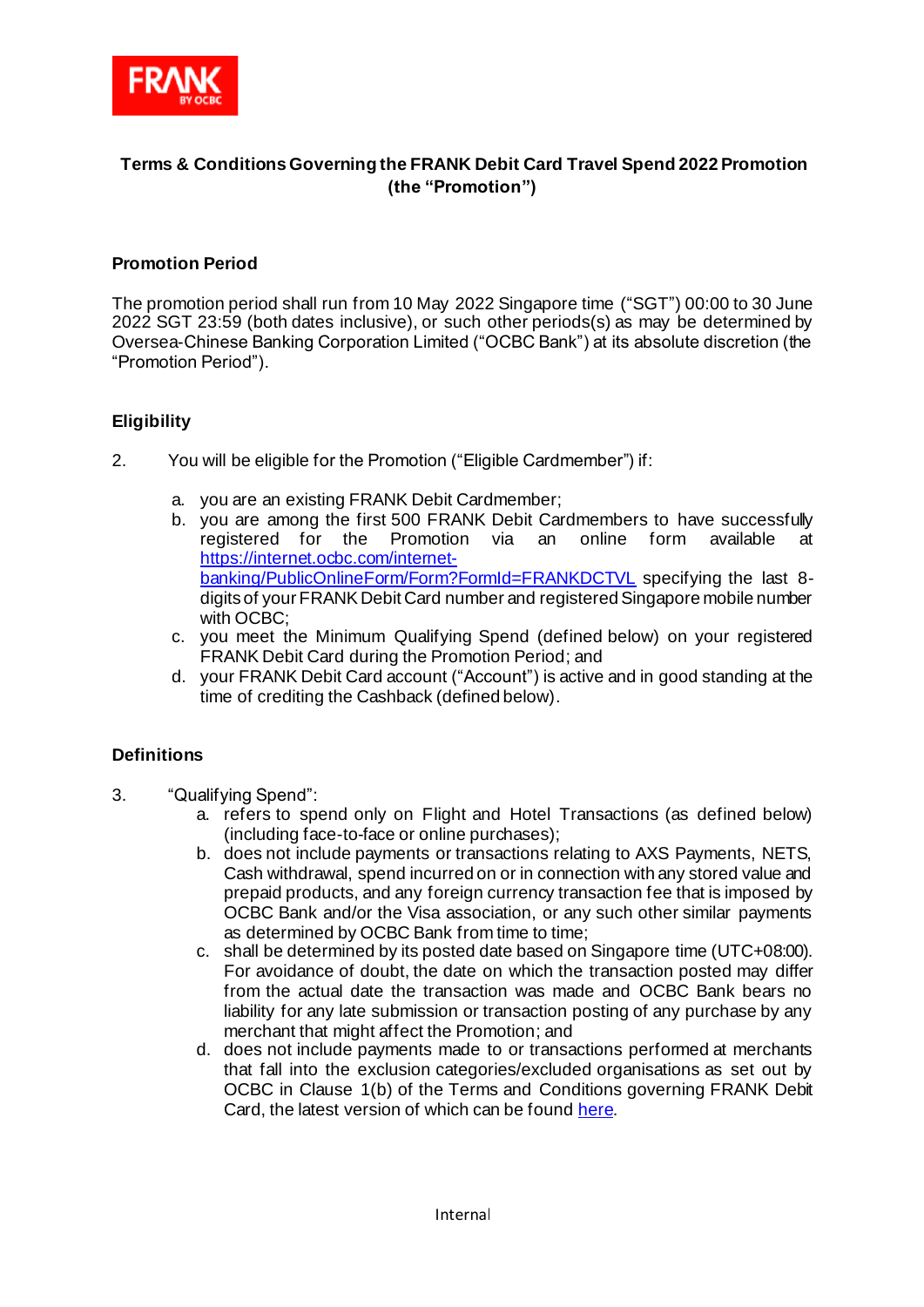

4. During the Promotion Period, the first 500 Eligible Cardmembers, determined by registration date, who spend a minimum of S\$850 on Flight and Hotel Transactions ("Minimum Qualifying Spend") will receive S\$15 cashback ("Cashback"). Flight and Hotel Transactions are identified as retail transactions made at merchants with main business activity classified as flights and/or hotels. For the avoidance of doubt, these merchants are determined by the following Merchant Category Codes ("MCC").

| Hotels & Airlines | MCCs: 7011, 3000 to 3302, 3501 to 3999. |
|-------------------|-----------------------------------------|
|                   |                                         |

- 5. For the avoidance of doubt, in the event that any person entitled to the Cashback is subsequently found to be ineligible for the Promotion, OCBC shall not be obligated or liable to provide the Cashback to another cardmember.
- 6. OCBC Bank reserves the right in its sole and absolute discretion to determine whether a transaction qualifies as a Qualifying Spend under the Promotion. If OCBC Bank in its sole and absolute discretion decides that any transaction is not to be considered a Qualifying Spend and these terms and conditions are not met, the Cashback will not be awarded.
- 7. Subject to the fulfilment of these terms and conditions to the absolute satisfaction of OCBC, the Cashback will be credited into the Eligible Cardmember's account by 31 July 2022.
- 8. The Promotion shall not apply in conjunction with any other privileges or promotions, unless otherwise stated.
- 9. If any Qualifying Spend is cancelled or reversed during or after the Promotion Period such that the total Qualifying Spend during the Promotional Period falls short of the Minimum Qualifying Spend, the customerwill not be considered to have met the Minimum Qualifying Spend and will not be considered an Eligible Cardmember.
- 10. If the requirements set out in these terms and conditions are not fulfilled, OCBC Bank reserves the right not to credit the Cashback into (or if the Cashback has been credited, to debit the value of the Cashback from) any account(s) of the Eligible Cardmember.
- 11. OCBC Bank reserves the right and at any time at its absolute discretion and without giving any reason or notice to withdraw, clawback, cancel and/or invalidate any Cashback awarded to any customer without liability. A customer will not be entitled to any payment or compensation whatsoever in respect of such withdrawal, clawback, cancellation or invalidation.
- 12. OCBC Bank reserves the right to claw-back and deduct from the Eligible Cardmember's FRANK Debit Card the equivalent value of the Cashback if the Eligible Cardmember closes his/her Account during, or within twelve (12) months from the end of, the Promotion Period. Further, if any Eligible Cardmember is subsequently discovered to be ineligible to participate in the Promotion or to receive the Cashback, OCBC Bank reserves the right to (i) withdraw the Cashback at any time; or (ii) clawback the Cashback or request the relevant customer to repay to or compensate OCBC Bank the value of the Cashback at any time, and OCBC Bank shall have the right to